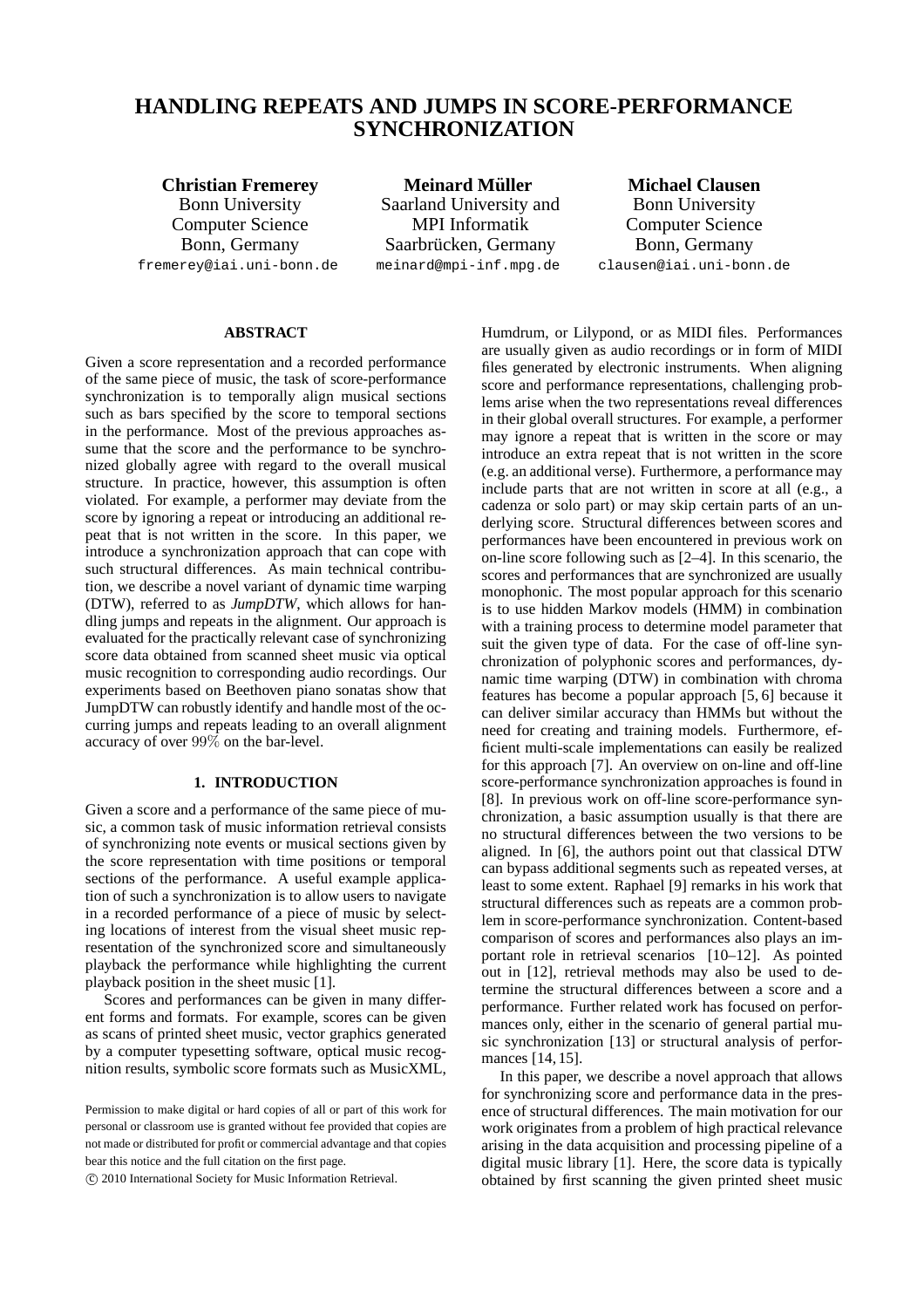

**Figure 1**. Examples for several types of block boundary indicators: (a) beginning and end of movement/song, (b) double bar lines with and without repeat signs, (c) brackets for alternative endings, (d) segno marker, (e) textual jump directive, (f) coda, (g) fine, (h) title heading of new musical section

material and then by converting the digitized images into a symbolic score representation using optical music recognition (OMR). In this process, repeat and jump directives that are written in the printed sheet music (as shown in Fig. 1) are often not recognized reliably by the OMR software. Besides the reasons given above, such missing directives are a major source for structural differences between the resulting score representation and a given audio recording. As the main technical contribution of this paper, we introduce a novel variant of dynamic time warping (DTW), which we refer to as *JumpDTW*. The main idea of our approach is to estimate the repeats and jumps that make the score match the performance and to calculate the actual score-performance alignment within a joint optimization procedure based on a content-based comparison of the score and audio data. The task tackled in this paper is related to the task of computing a possibly large partial alignment of two data streams [13, 16]. However, in contrast to these approaches, our goal is to somehow unfold the score representation to best explain the performance. Furthermore, we assume that the jumps and repeats only occur on musically meaningful positions by exploiting additional structural information given by the score. To this end, the score is searched for structural elements such as double bar lines to divide the score into blocks, see Fig. 1. Then repeats and jumps are allowed only at block boundaries but never inside blocks.

The remainder of this paper is organized as follows. In Sect. 2, we formalize the task of handling repeats and jumps in score-performance synchronization. In Sect. 3, we describe our novel *JumpDTW* algorithm in detail and indicate several extensions. Finally, in Sect. 4, we present experiments performed on a test dataset consisting of piano sonatas by Beethoven and conclude in Sect. 5 with a discussion of future work.

#### **2. PROBLEM MODELING**

We now assume that we are given one sheet music representation and one performance in form of an audio recording of the same piece of music. After processing the sheet music via OMR, one obtains a symbolic representation referred to as *score* representation. The score is naturally divided into sections that are delimited by either bar lines or the left or right boundary of a grand staff. Even though these sections may differ from the musical bars as they are

usually counted in Western sheet music notation, in this paper, we simply refer to each such section as *bar*.

Let  $B$  denote the set of bars appearing in the score and let  $K = |\mathcal{B}|$  be the number of bars. Ordering the set of bars by their visual occurrence in the sheet music (canonically ordered by the page number, line number, and left to right within a line), one obtains a sequence  $\sigma = (\sigma_1, \ldots, \sigma_K)$ ,  $\sigma_k \in \mathcal{B}, k \in [1:K]$ , which we refer to as *score bar sequence*. Note that the score bar sequence does not account for jump and repeat directives, see Fig. 2. Depending on the context, we use the term *bar* to denote either an element of  $\beta$ , the region in the sheet music image that represents the bar, the musical content of the bar, or one of possibly many occurrences of the bar in the performance.

As discussed before, sheet music may contain jump and repeat directives such as repeat signs, alternative endings, dacapos or segnos, see Fig. 1. Because of these directives, the given performance often deviates from the score bar sequence  $\sigma$ . The musician may even choose to ignore or add some of the displayed repeats or may introduce shortcuts. This leads to a possibly different sequence  $\pi = (\pi_1, \ldots, \pi_J), \pi_j \in \mathcal{B}, j \in [1 : J]$ , which we call *performance bar sequence*, see Fig. 2. Note that in the scenario discussed in this paper, the performance bar sequence  $\pi$  is unknown. One application of the approach introduced in the remainder of this paper is to determine this sequence  $\pi$ .

To relate the score bar sequence  $\sigma$  and the performance bar sequence  $\pi$ , intuitively, the score bar sequence, which represents the source material, has to be suitably *unfolded* to best explain the performance. Here, the *unfolding* typically appears at the jump and repeat directives indicated by the sheet music. Making use of this fact, the problem of unfolding sequences of bars can be reduced to the easier task of unfolding much shorter sequences of so-called *blocks* which are obtained by concatenating suitable subsquences of bars during which no repeats or jumps are expected to occur. To this end, the score is searched for *block boundary indicators* that indicate bars in the score that might serve as source or target for jumps and repeats. Examples of these indicators are depicted in Fig. 1.

Let  $k_0 = 0 < k_1 < \ldots < k_{I-1} < k_I = K$  be boundary indices corresponding to the jump and repeat directives. Then, we define the block

$$
\beta_i = (\sigma_{k_{i-1}+1}, \dots, \sigma_{k_i}) \tag{1}
$$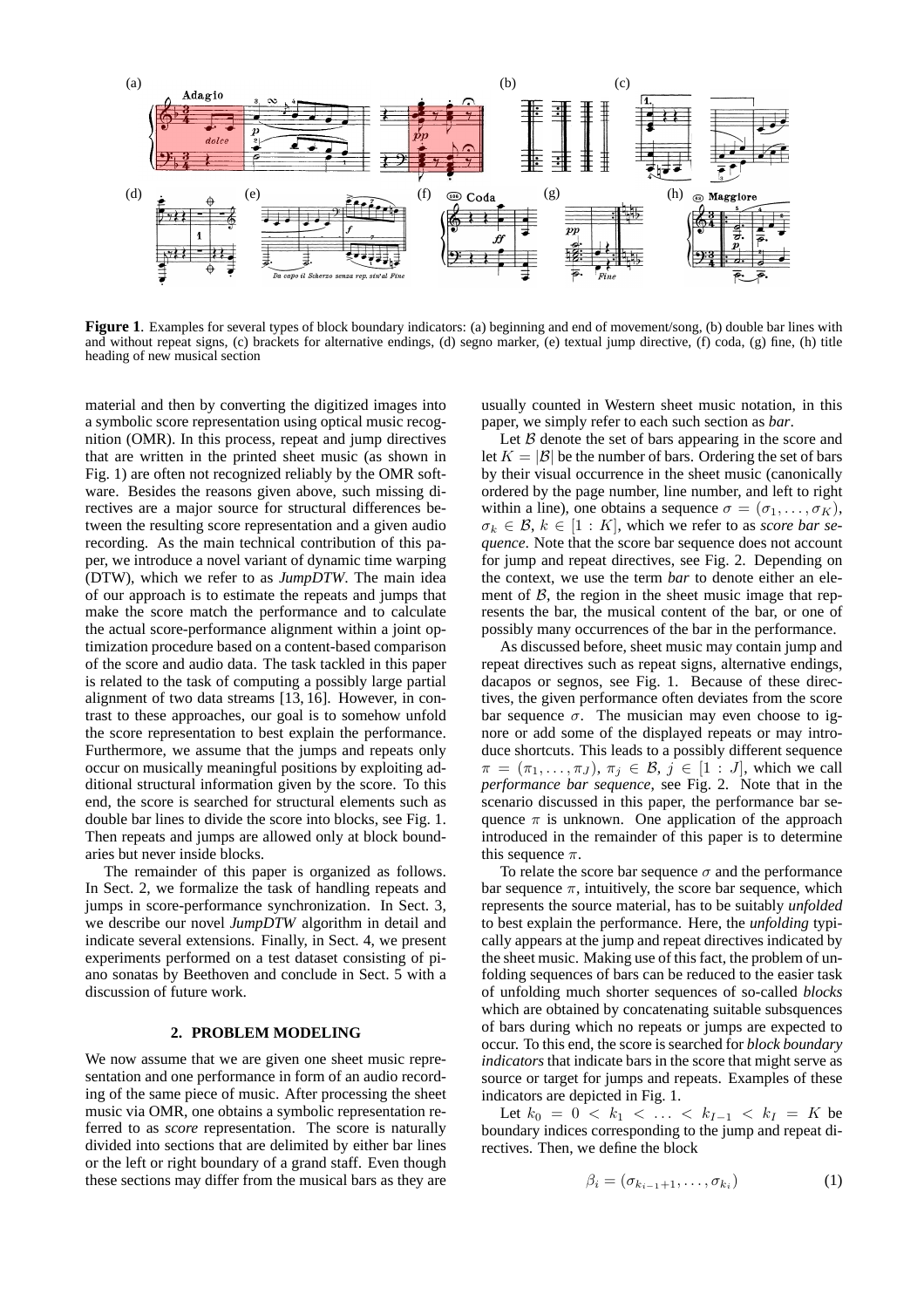

**Figure 2.** Illustration of the score bar sequence  $\sigma$ , the performance bar sequence  $\pi$  and the score block sequence  $\beta$ .

of length  $|\beta_i| = k_i - k_{i-1}$  for  $i \in [1 : I]$ . The resulting *score block sequence*  $\beta := (\beta_1, \dots, \beta_I)$  is a partition of  $\sigma$ , see Fig. 2. Now, the task of finding the performance bar sequence  $\pi$  is reduced to finding a sequence of block indices  $b = (b_1, \ldots, b_G), b_g \in [1 : I], g \in [1 : G]$ , such that  $(\beta_{b_1}, \ldots, \beta_{b_G})$  is as close as possible to the performance bar sequence  $\pi$ . The task of finding such a sequence b is discussed in the next section. For an example, we refer to Fig. 3. Note that, depending on the context, we will later use the term *block* not only to denote elements of the score block sequence  $\beta$ , but also to refer to elements of the block index sequence b.

## **3. PARTIAL SYNCHRONIZATION WITH JUMPS**

Most procedures for score-performance synchronization first convert the two data streams to be aligned into suitable feature representations. Then, based on a local cost measure that allows for comparing features, a global alignment path between the feature sequences is computed using dynamic time warping (DTW). This procedure only works well if the score and the performance are in global correspondence and do not differ in their overall structure.

To account for structural differences as occurring in our scenario, we extend the classical DTW approach to enable jumps in the alignment path. Our idea of allowing jumps is inspired by the way a piece of music is often modeled using a Hidden Markov Model (HMM). Here, the note events of a score are modeled by states which are left-to-right connected to enforce that the music can only move forward but not backward. To account for possible repeats and jumps at certain block boundaries, one then simply adds further connections that connect states representing possible jump sources to states representing possible jump targets. After a short review of classical DTW (Sect. 3.1), we show how the jump directives can be incorporated (Sect. 3.2) and then indicate further DTW variants (Sect. 3.3).

### **3.1 Classical DTW**

Introducing some notation, we now summarize the classical DTW approach using a slight reformulation. Let  $x = (x_1, \ldots, x_N)$  and  $y = (y_1, \ldots, y_M)$  be the feature sequences obtained from the score and performance representation, respectively. Furthermore, let  $c$  denote the local cost measure used to compare two features. Then the *local cost matrix* C of dimension  $N \times M$  is defined by

$$
C(n,m) := c(x_n, y_m) \tag{2}
$$



**Figure 3**. Visualization of a score-audio synchronization result with score block sequence  $b = (1, 2, 3, 2, 4, 5)$  for the score and performance bar sequences shown in Fig. 2. The red line indicates an alignment path with jumps.

for  $(n, m) \in Z$ , where  $Z := [1 : N] \times [1 : M]$  is referred to as the set of *cells*. A (global) *alignment path* between x and y is a sequence  $p = (p_1, \ldots, p_L)$  with  $p_\ell = (n_\ell, m_\ell) \in \mathbb{Z}$ for  $\ell \in [1 : L]$  satisfying the boundary condition  $p_1 =$  $(1, 1)$  and  $p_L = (N, M)$  and the step condition  $p_\ell - p_{\ell-1} \in$  $\Sigma$  for  $\ell \in [2:L]$  Here,  $\Sigma := \{(1,0), (0,1), (1,1)\}\$  denotes the set of possible steps. The cost of the path  $p$  is defined by  $\sum_{\ell=1}^{L} C(p_{\ell})$ . An *optimal alignment path* is defined to be an alignment path having minimal cost over all possible alignment paths.

An optimal alignment path can be computed using dynamic time warping (DTW). First, for a given cell  $(n, m) \in Z$ , one defines the set  $Z_{n,m}$  of possible *predecessors* by

$$
Z_{n,m} := \{(n,m) - z \mid z \in \Sigma\} \cap Z.
$$
 (3)

Then, one computes an *accumulated cost matrix* D of dimension  $N \times M$ . First, one sets  $D(1, 1) := C(1, 1)$  and then recursively defines

$$
D(n, m) := C(n, m) + \min \{ D(z) \mid z \in Z_{n,m} \} \tag{4}
$$

for  $(n, m) \in Z \setminus \{(1, 1)\}\)$ . The value  $D(N, M)$  represents the cost of an optimal alignment path. Such an optimal path can be constructed based on a simple back tracking algorithm using  $D$ . For details, we refer to [17].

#### **3.2 JumpDTW**

To account for structural differences between the score and the performance caused by repeats and jumps, we now extend the concept of an alignment path and the classical DTW approach. Recall that we assume that the jumps occur from ends to beginnings of the blocks  $\beta_i$ ,  $i \in [1 : I]$ . With regard to the feature representation  $x = (x_1, \ldots, x_N)$ of the score, we assume that the beginning of  $\beta_i$  corresponds to index  $s_i \in [1 : N]$  and the end to index  $t_i \in [1:N]$ , where  $s_i < t_i$ . Furthermore, we assume that the beginning of block  $\beta_{i+1}$  immediately follows the end of block  $\beta_i$ , i.e.,  $s_{i+1} = t_i + 1$ . Let  $S := \{ s_i \, | \, i \in [1 : I] \}$ and  $T := \{t_i \mid i \in [1 : I]\}.$ 

Next, an *alignment path with jumps* with respect to the sets S and T is defined to be a sequence  $p = (p_1, \ldots, p_L)$ with  $p_{\ell} = (n_{\ell}, m_{\ell}) \in Z$  for  $\ell \in [1 : L]$  satisfying the boundary condition as before. However, this time we modify the step condition by requiring that either  $p_{\ell} - p_{\ell-1} \in \Sigma$ (as before) or

$$
m_{\ell-1} = m_{\ell} - 1 \ \wedge \ n_{\ell-1} \in T \ \wedge \ n_{\ell} \in S. \tag{5}
$$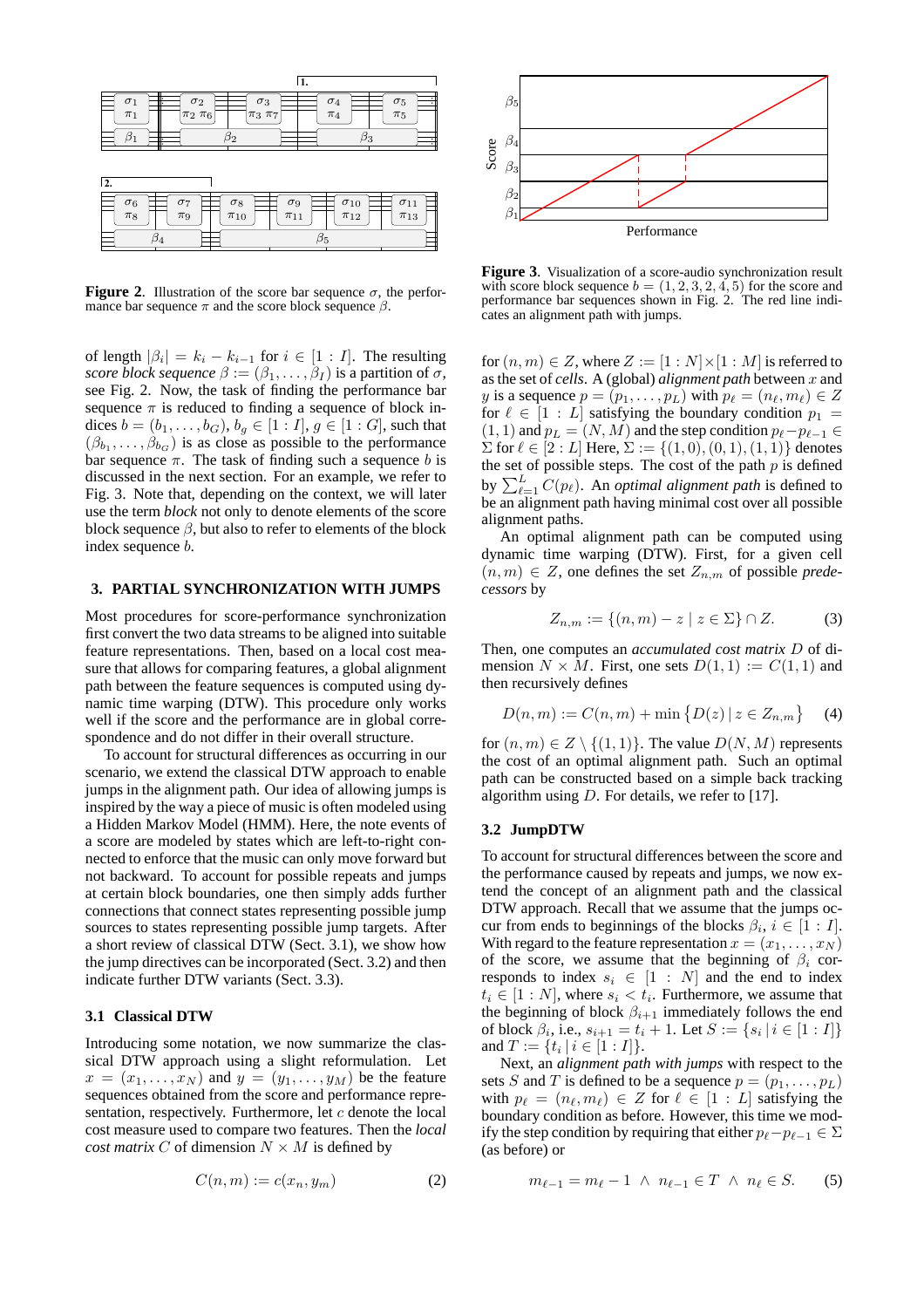In other words, besides the regular steps, we also permit jumps in the first coordinate (corresponding to the score) from the end of any block (given by  $T$ ) to the beginning of any other block (given by  $S$ ), see also Fig. 3.

We now introduce a modified DTW version, referred to as *JumpDTW*, that allows for computing an optimal alignment path with jumps. Recall that, in classical DTW, the set  $Z_{n,m}$  of possible predecessor cells encodes all cells from which one can reach the cell  $(n, m)$  by applying a single step from  $\Sigma$ , see (3). The main idea of our modification is to add further predecessor cells that model possible jumps between the block boundaries. To this end, we extend all sets  $Z_{n,m}$  for  $n \in S$  by setting

$$
\tilde{Z}_{n,m} := Z_{n,m} \cup \big( \{ (t, m-1) \, | \, t \in T \} \cap Z \big).
$$
 (6)

Furthermore, we set  $\tilde{Z}_{n,m} := Z_{n,m}$  for all other  $n \in$  $[1 : N] \setminus S$ . Intuitively, the additional predecessor cells in  $\tilde{Z}_{n,m}\setminus Z_{n,m}$  permit jumps from the end of any block to the beginning of any other block. As in the classical case, one then computes an accumulated cost matrix simply by replacing the sets  $Z_{n,m}$  by the sets  $\tilde{Z}_{n,m}$  obtaining a matrix  $\tilde{D}$ . More precisely, we set  $\tilde{D}(1, 1) = C(1, 1)$  and

$$
\tilde{D}(n,m) := C(n,m) + \min\left\{\tilde{D}(z) \,|\, z \in \tilde{Z}_{n,m}\right\} \tag{7}
$$

for  $(n, m) \in Z \setminus \{(1, 1)\}\)$ . Note that for a given  $(n, m) \neq$  $(1, 1)$ , the set  $\tilde{Z}_{n,m}$  only contains cells of the form  $(n - 1)$  $1, m$ ) or  $(k, m - 1)$  for some  $k \in [1 : N]$ . In other words,  $\tilde{Z}_{n,m}$  only contains cells that lie below or to the left of the current cell  $(n, m)$  when the axes are chosen as in Fig. 3. Therefore,  $\ddot{D}$  can still be computed recursively in a column-wise fashion. The matrix entry  $\tilde{D}(N, M)$  yields the cost of an optimal alignment path with jumps. As for the classical case, such an optimal path can then be constructed based on a simple back tracking algorithm using  $D.$ 

From an optimal warping path with jumps one can derive the underlying sequence of block indices  $b =$  $(b_1, \ldots, b_G), b_g \in [1 : I], g \in [1 : G],$  in a canonical way. Starting with the first block, one either enters the subsequent block via a step from  $\Sigma$  or enters a different block via a jump. For example, in the case of a jump from  $p_{\ell-1}=(t_j,m-1)$  to  $p_{\ell}=(s_i,m)$  for some  $\ell\in[2:L],$ one obtains  $b_{g-1} = j$  and  $b_g = i$  for some  $g \in [2 : G]$ , see also Fig. 3 for an illustration. Having determined the sequence of block indices  $b$ , one can easily derive the performance sequence  $\pi$  by expanding blocks to bars.

#### **3.3 Further DTW Variants**

Because of the boundary condition, an alignment path starts at  $p_1 = (1, 1)$  and ends at  $p_L = (N, M)$ . Therefore, the score block sequence  $b$  is also restricted to start with the first block  $b_1 = 1$  and to end with the last block  $b_G = K$ . In practice, however, a performance may end with a different block. For example, this happens in the presence of a "dacapo", where the piece ends at a block marked with the keyword "fine." To account for this possibility, one can easily modify the JumpDTW algorithm. Instead of looking at the entry  $\tilde{D}(N, M)$ , one simply has to determine the index

$$
n^* := \operatorname{argmin} \{ \tilde{D}(n, M) \, | \, n \in T \}.
$$
 (8)

Then, the alignment path with jumps is computed via backtracking starting with the cell  $(n^*, M)$  instead of  $(N, M)$ . Similarly, one can relax the condition that one has to start with the first block, see [17] for details. Note that further constraints on the jumps can easily be handled by suitably modifying the sets  $\tilde{Z}_{n,m}$  of predecessor cells. For example, to restrict the jump possibilities for a given block  $\beta_i$ , one simply restricts the set T to a suitable subset  $T' \subset T$  and then uses  $\tilde{Z}_{s_i,m} := Z_{s_i,m} \cup (\{(t,m-1) | t \in T'\} \cap Z).$ 

## **4. EXPERIMENTS**

To evaluate the usefulness of JumpDTW in a practically relevant application, experiments are conducted on the first 15 piano sonatas by Beethoven including a total of 54 individual movements. The score data is obtained from OMR results of a printed sheet music edition, and the performances are given as audio CD recordings. Since the score data does not include any tempo information, a mean tempo is estimated for each movement using the number of bars and the duration of the corresponding performance. For each movement, the score bar sequence  $\sigma$  is known and the score block sequence  $\beta$  is obtained using block boundary indicators extracted from the score. Note that this may include block boundary indicators where actually no jump or repeat occur in the performance. The performance bar sequence  $\pi$  is given as ground truth and is used to derive a ground truth block index sequence b with respect to  $\beta$ . For our test data set, the total number of score blocks appearing in the sequences  $\beta$  of the 54 movements is 242. The total number of score bars is 8832. Note that, because of repeats and jumps, a score block may occur more than once in the performance. Therefore, the total number of blocks appearing in the sequences  $b$  is 305 which corresponds to a total of 11836 bars being played in the performance. The total duration of the performance amounts to 312 minutes.

JumpDTW is performed on the data using  $\beta$  as described in Section 3.2. From the resulting warping path with jumps, an output block index sequence  $b' =$  $(b'_1, ... b'_{G'})$  is obtained. In the optimal case, this block in- $\det$  sequence b' would be equal to the ground truth block index sequence b. Table 1 shows the results of comparing  $b'$  to  $b$  using several different evaluation measures. Each row shows the results for different sets of  $b'$  obtained using a different JumpDTW variant. Each entry in the table summarizes the results for all 54 movements. The first row, tagged nojumps, represents the results when using classical DTW as described in Sect. 3.1, which serves as bottom line in our evaluation. The second row, tagged s1 plain, represents the basic JumpDTW algorithm as described in Section 3.2 including the relaxed boundary condition for dacapo/fine cases as described in 3.3.

The numbers plotted in the first six columns are based on a direct comparison of the sequences  $b'$  and  $b$  and measure how many blocks (abbreviated as blk) or performance bars (bar) match between the two sequences (mch), have been erroneously inserted into  $b'$  (ins), or have been erroneously omitted in  $b'$  (omt) with respect to the ground truth b. To this end, we calculate an optimum alignment between the two block index sequences using a variant of the edit distance that only allows insertions and deletions (but not replacements). To find an alignment between the two block index sequences that is optimal with respect to the amount of inserted and omit-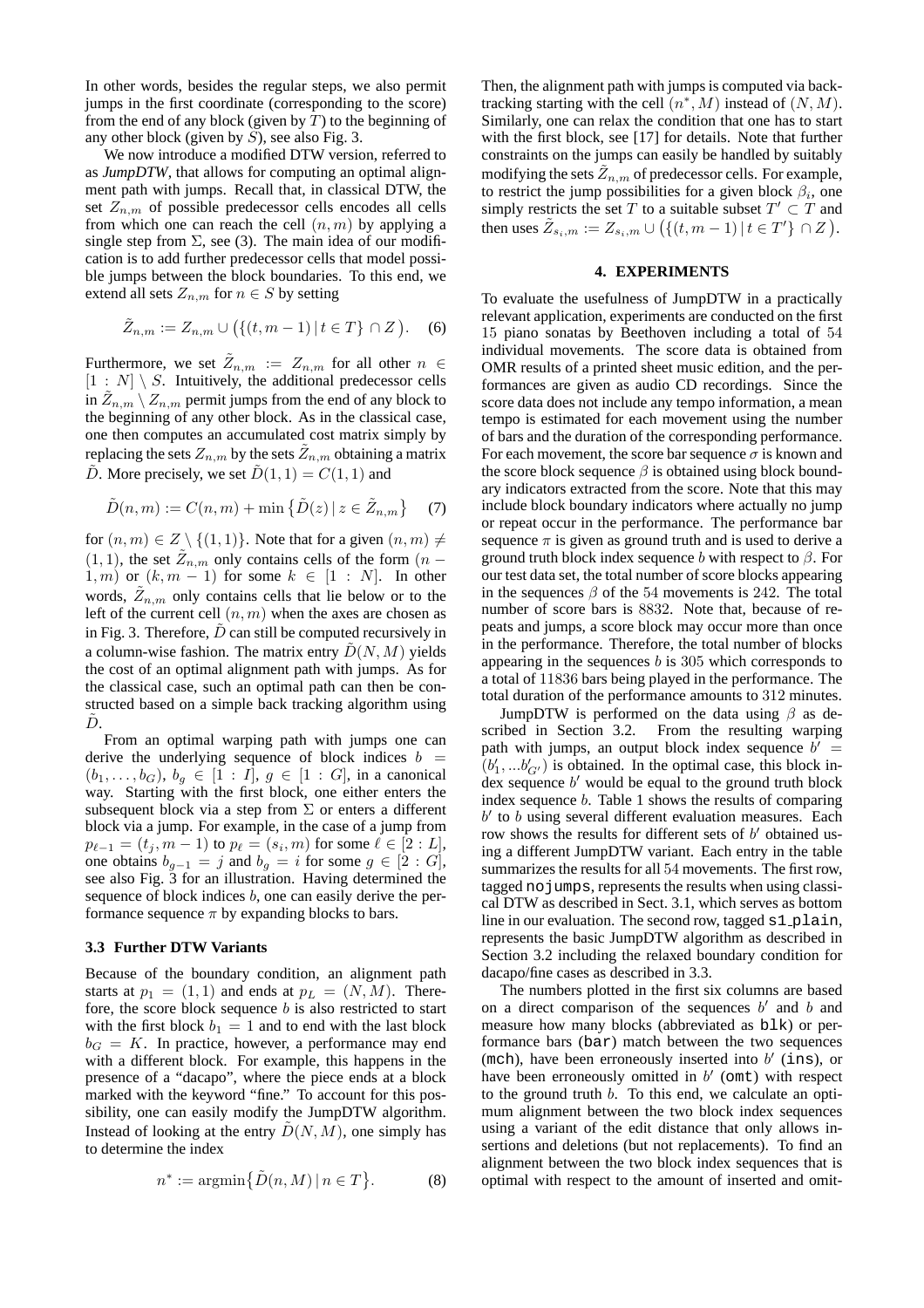|                         | mch blk $\%$ $(\#)$ | ins blk $\%$ (#) | omt blk $\%$ $(\#)$ | mch bar $\%$ (#) | ins bar $\%$ (#) | omt bar % $(\#)$ | prf $\%$ (#) |
|-------------------------|---------------------|------------------|---------------------|------------------|------------------|------------------|--------------|
| no <sub>lumps</sub>     | 70.2 (214)          | 0.3(1)           | 29.8 (91)           | 74.6 (8831)      | 0.0(1)           | 25.4 (3005)      | 69.8 (8258)  |
| s1_plain                | 93.4 (285)          | 9.2(28)          | 6.6(20)             | 99.2 (11740)     | 0.9(105)         | 0.8(96)          | 98.5 (11661) |
| s2_add_special_states   | 93.4 (285)          | 5.6(17)          | 6.6(20)             | 99.3 (11759)     | 0.7(82)          | 0.7(77)          | 98.8 (11692) |
| s3_penalize_ $0.5$ _100 | 94.4 (288)          | 9.5(29)          | 5.6(17)             | 99.4 (11767)     | 0.4(51)          | 0.6(69)          | 99.1 (11725) |

**Table 1**. Evaluation results for classical DTW and different variants of JumpDTW.

ted bars (instead of blocks), each block index entry in the sequences is weighted by the length of the corresponding score block. Each entry in Table 1 is given as a percentage with respect to the total number of blocks/bars in the performance followed by the absolute number in parentheses. For example, the entry 70.2(214) in the first row and column means that 214 blocks of  $b'$  have a matching counterpart in b, which is  $214/305 = 70.2\%$  of the total number of blocks in b. Similarly, the entry 74.6(8831) for matching bars means that the 214 matching blocks have a total length of 8831 bars, which is  $8831/11836 = 74.6\%$  of the total length of b in bars.

A further evaluation measure (prf), which is plotted in the last column of Table 1, expresses the alignment accuracy on the bar-level. This measure is motivated by the application of visually presenting sheet music that is linked on a bar-wise level to a given recorded audio performance. For this application, we want to measure for how many of the performance bars the alignment computed via JumpDTW is suitably accurate. To this end, the ground truth block index sequence  $b$  is used to create a feature sequence  $x$  from the score data that matches the repeats and jumps of the performance. Then, this feature sequence is synchronized to a feature sequence  $y$  obtained from the performance using classical DTW. From the output warping path, we derive a bar-wise score-performance synchronization that maps each performance bar  $\pi_i \in \pi$  to a temporal region with center time  $d_i$  in the performance, see Fig. 4. Furthermore, this synchronization delivers a mapping  $\phi : [0, D] \rightarrow [1 : K]$ , with D being the duration of the performance, that for each time positions  $d \in [0, D]$  in the performance returns an index  $k \in [1 : K]$  indicating that bar  $\sigma_k$  is played at time d, see also Fig. 4. Since, from manual inspection, the synchronization results obtained when using the ground truth block index sequence b are known to be suitably accurate on a bar-wise level, they are used as a reference for finding deviations in the synchronization results obtained using  $\vec{b}$ . For each performance bar  $\pi_i$ , we take the bar center time  $d_i$  and input it into the mapping  $\phi'$  obtained from the synchronization results using  $\overrightarrow{b'}$ . The performance bar is counted as correctly matched if  $\phi'(d_j) = \phi(d_j)$ , which means that in the synchronization obtained using b', the time position  $d_j$  points to the same bar  $\sigma_k$  as in the reference synchronization. Unlike the mere number of matched bars listed in the column mch bar, this measure takes into account the extra confusion that is caused in the synchronization by erroneously inserted or omitted bars.

From the results using classical DTW (no jumps) one can see that about 70–75% of the blocks and bars of the performance are covered by the plain score bar sequence. The remaining 25–30% are repeats that are omitted in this sequence. The synchronization-based measure indicates a similar result: 69.8% of the center time positions of the bars in the performance were aligned to the correct bar in the score. These results are improved significantly,



**Figure 4**. Illustration of a bar-wise score-performance synchronization. Each performance bar  $\pi_j$  is synchronized to a temporal region of a performance with bar center time  $d_i$ . Furthermore, a mapping  $\phi$  can be derived that for a given time position d in the performance outputs the index  $k$  of the corresponding score bar  $\sigma_{k}$ .

when using JumpDTW  $(s1$ -plain). Here, 93.4% of the blocks and 99.2% of the bars are matched correctly. In the synchronization-based measure, 98.5% of the performed bars match the reference synchronization. Even though 28 blocks have been erroneously inserted and 20 blocks have been omitted, this amounts to only 105 inserted bars and 96 omitted bars, revealing that the mean length of inserted and omitted blocks is only about 4.2 bars.

Manual inspection of the results for the individual movements reveals that in many cases an extra block is inserted at the beginning or the end of the sequence to cover for silence at the beginning or end of the performance. In one case, this even leads to the last block of the sequence being confused with an incorrect one. To encounter this issue, we extend the JumpDTW algorithm by adding special states to the score representation that model silence at the beginning or end of the performance. The results for this modification are listed in the line labeled s2 add special states and show slightly improved numbers. An in-depth analysis of the results shows that this modification solved all of the previously mentioned problems caused by initial or trailing silence in the performance. Furthermore, it turned out that 130 of the  $82 + 77 = 159$  inserted and omitted bars occur in just 3 of the 54 movements. The performance of the first movement of "Sonata 8, Op. 13, *Pathetique*" contains extreme tempo changes with slow sections of roughly 20 BPM (beats per minute) alternating with fast sections of about 300 BPM. This results in a large difference between the estimated mean tempo of the score and the tempo of the slow sections in the performance. The JumpDTW algorithm reacts by erroneously inserting more or less random blocks to cover the unexpectedly slow sections of the performance. A different kind of problem occurs in "Sonata 12, Op. 26, Andante con variazioni". Here, the second block is a variation of the first block that has virtually the same harmonic progression. The JumpDTW erroneously treats this second block in the performance as a repeat of the first block in the score. This behavior is not very surprising considering that